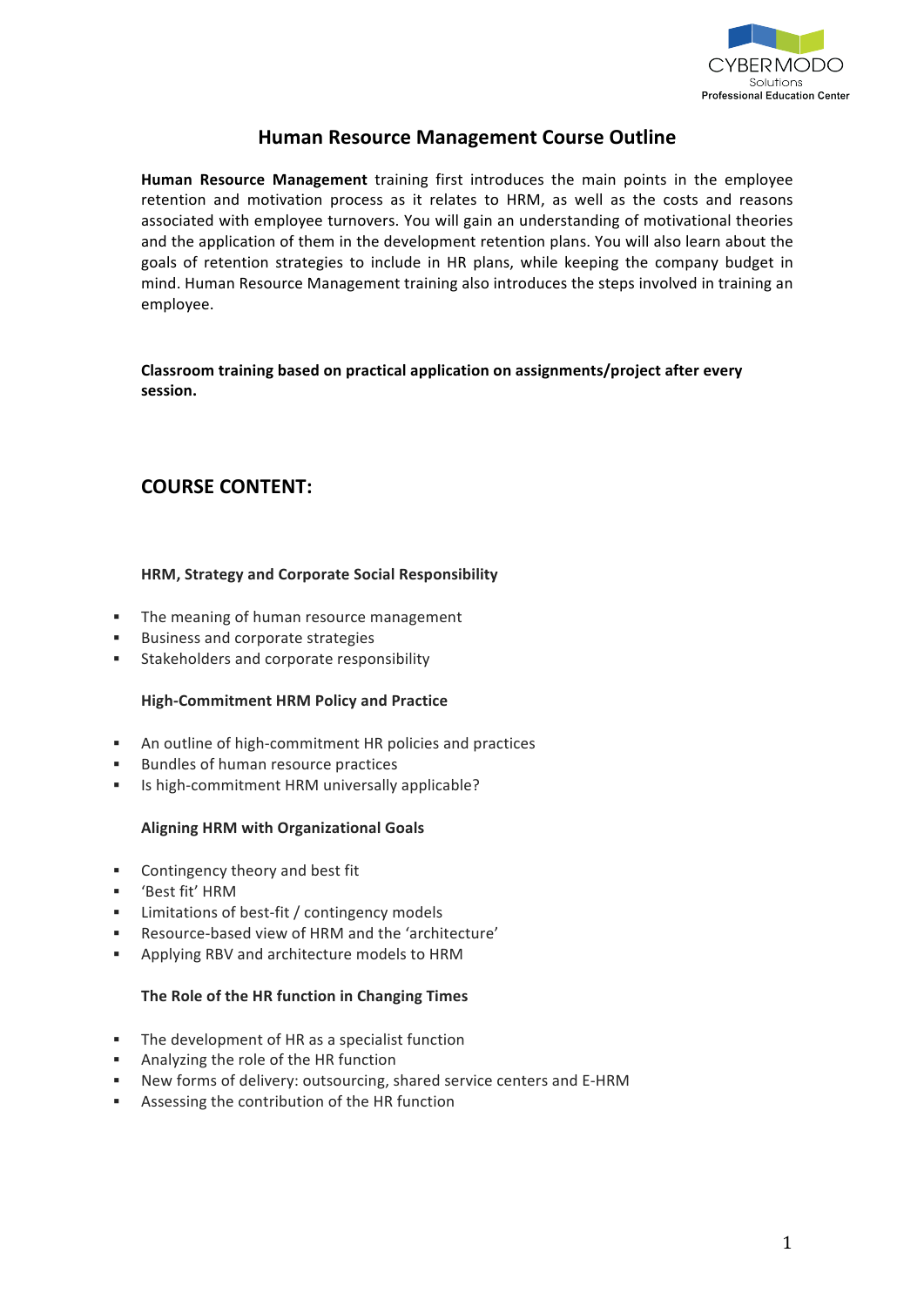

#### **Line Managers, Leadership and HRM**

- " Increasing the line management responsibility for HRM
- " Problems with devolving HRM to line managers
- " Developing line managers to provide effective HRM
- ! Leadership

#### **Resourcing!and!Talent!Management**

- **EXEDENT Human resource planning, turnover and retention**
- **Talent management**
- " Defining jobs and creating person specifications
- **EXECCLEDENT ENDITE IN EXECUTE I**
- **.** Differing paradigms of selection

#### **Performance Management**

- **EXECUTE:** Performance management systems
- **Induction and employee socialisation**
- **Performance review**
- **EXECUTE:** Reinforcing performance standards

#### **Learning and Knowledge Development**

- " The process of learning
- **·** The training cycle
- **EXECUTE:** A review of some contemporary L&D interventions
- **E** Managing knowledge

#### **Employee Involvement and Participation: Creating Engagement and Voice in the Workplace**

- " The meaning of employee involvement and participation
- " From direct EIP to employee engagement
- **EXECUTE:** Representative participation
- " The links between informal and formal EIP
- **Embedding EIP at work**